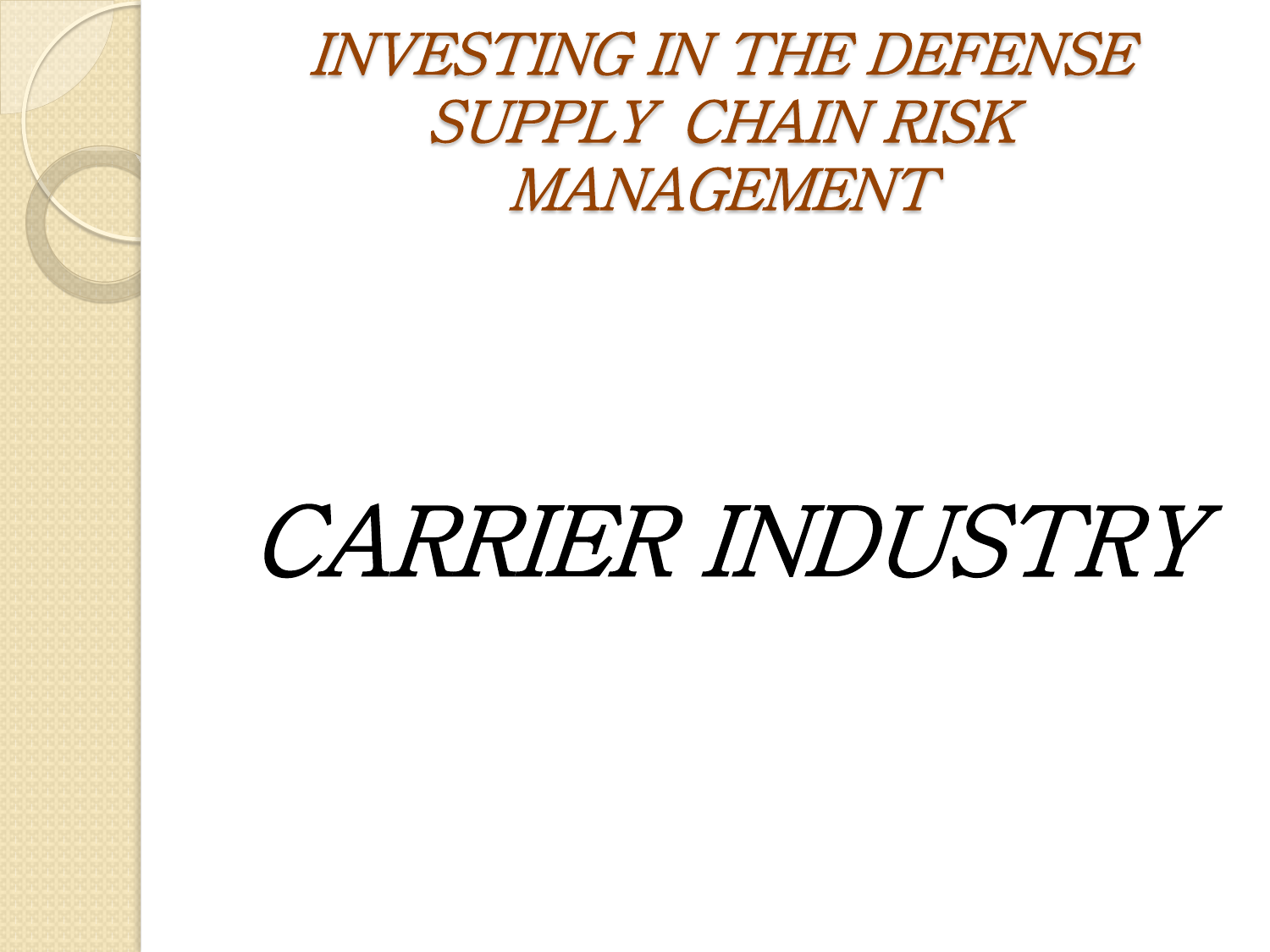### Opportunities in Supply Chain Risk Management

- Weather
- People Truck Driver Drought
- Government Regulations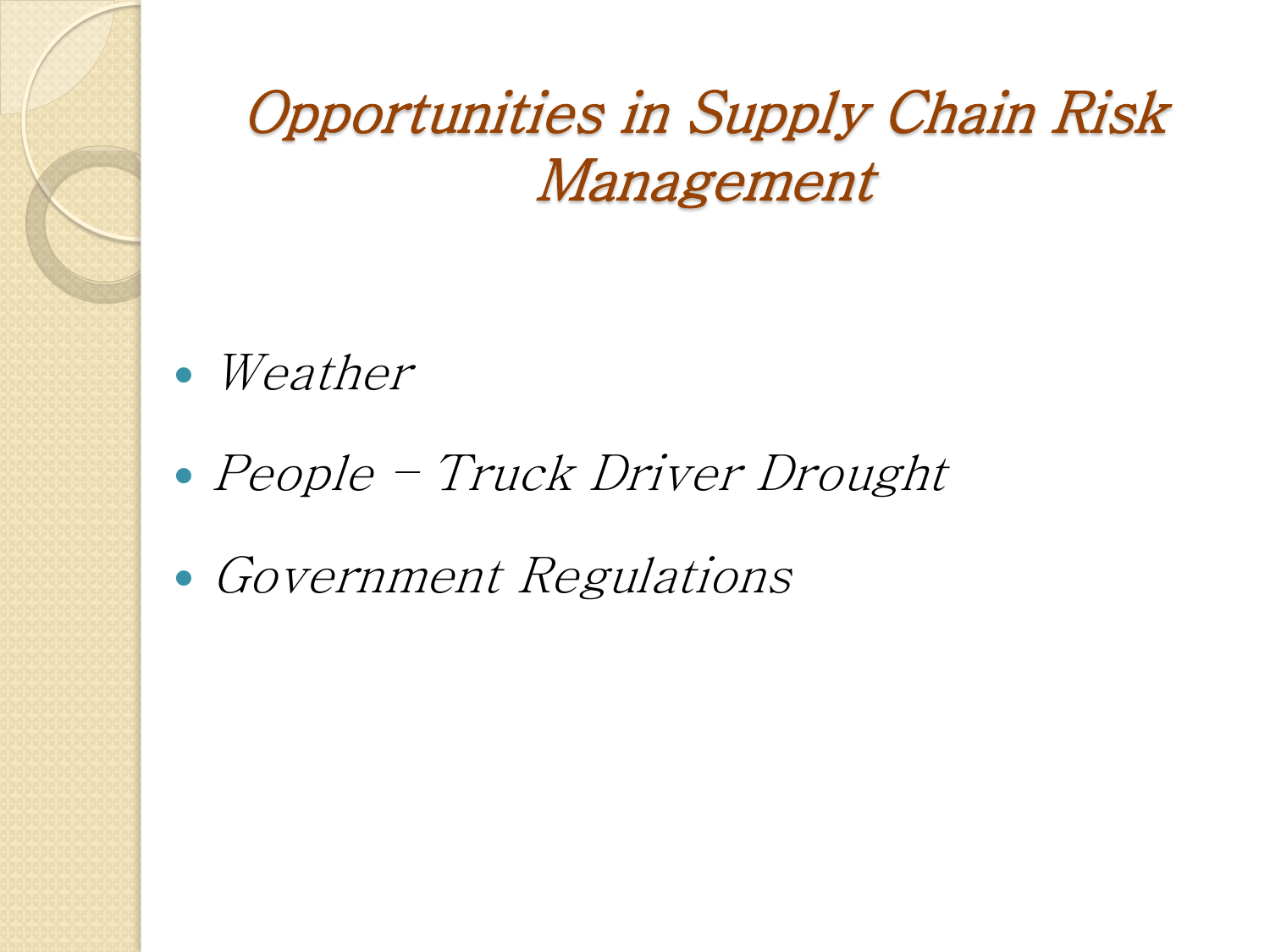## How Risky is the Supply Chain?

- Big Events such as weather NorEaster, Tornadoes & Flooding
	- Many of your top tier asset based carriers have invested heavily into their networks, buildings & docks to maintain a 24/7 operations during natural disasters and the loss of power - electricity
	- Generators are in place to provide power to these facilities and more importantly, the power to run the fuel tanks to fill up their trucks to move and transport the needed supplies
	- These top tier asset based carriers must evaluate the high cost & regulations of doing business with the DoD vs Commercial Customers – DoD purchases based upon "Best Value" - Best Value equals lowest price only!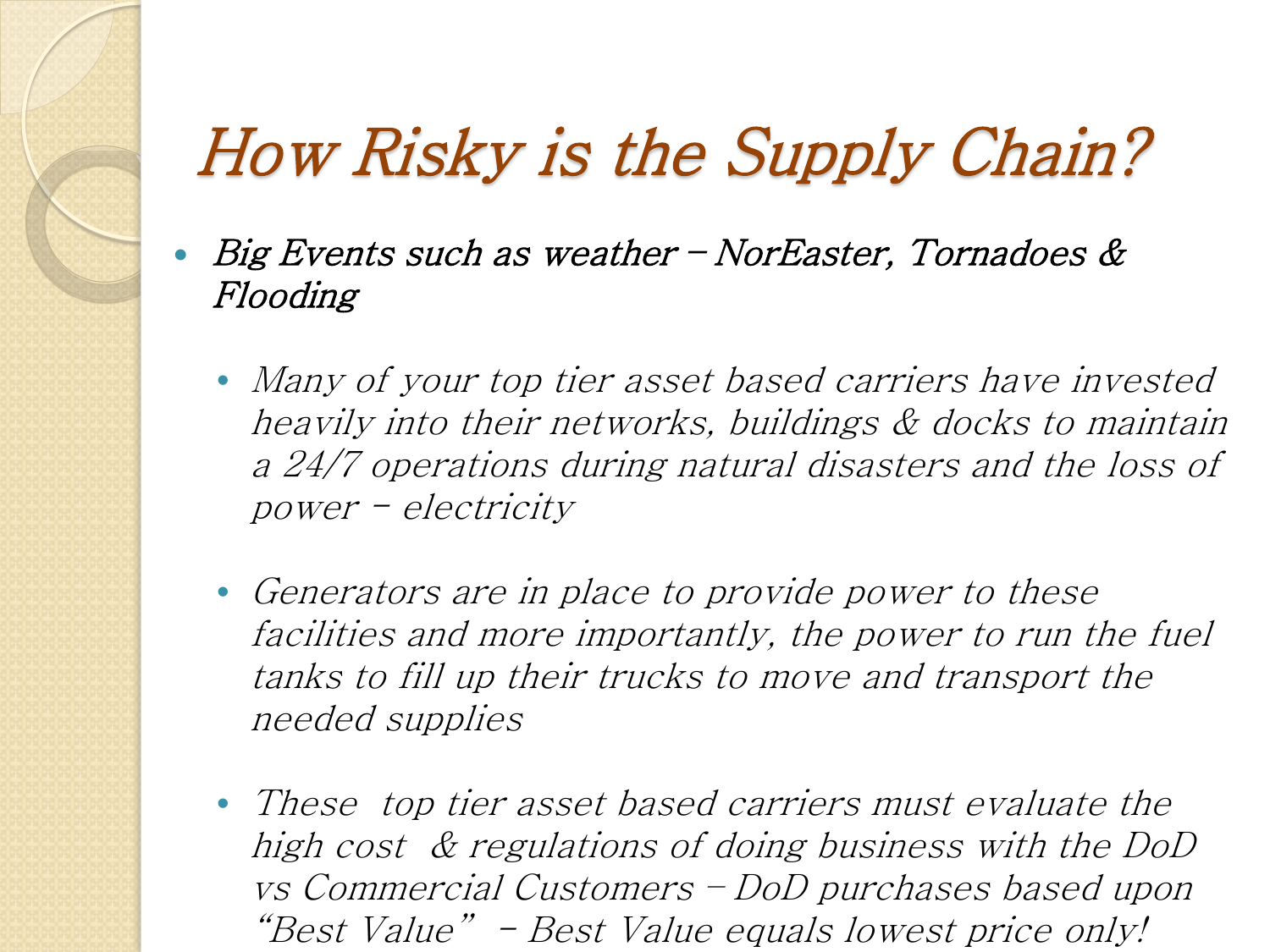## The Cost to do Business with the DoD "Unintentional Consequences"

- Securing access to a DoD facility
- Different requirements by Base or DoD facility
	- CDL Commercial Drivers License with a hazardous materials endorsement ("HME" requires NCIC and terrorist watch list check)
	- TWIC Transportation Workers' Identification Credential (TWIC checks all the Federal Databases both initially and at subsequent repeated intervals)
	- RapidGate Access Card, with limited security checks and currently only used primarily by the Navy
- The inconsistency between facilities forces the carrier industry to have their drivers obtain multiple identification cards which drives the cost of doing business with the DoD
	- The time it takes a carrier to access the Base or DoD facility is between 15 minutes to 60 minutes